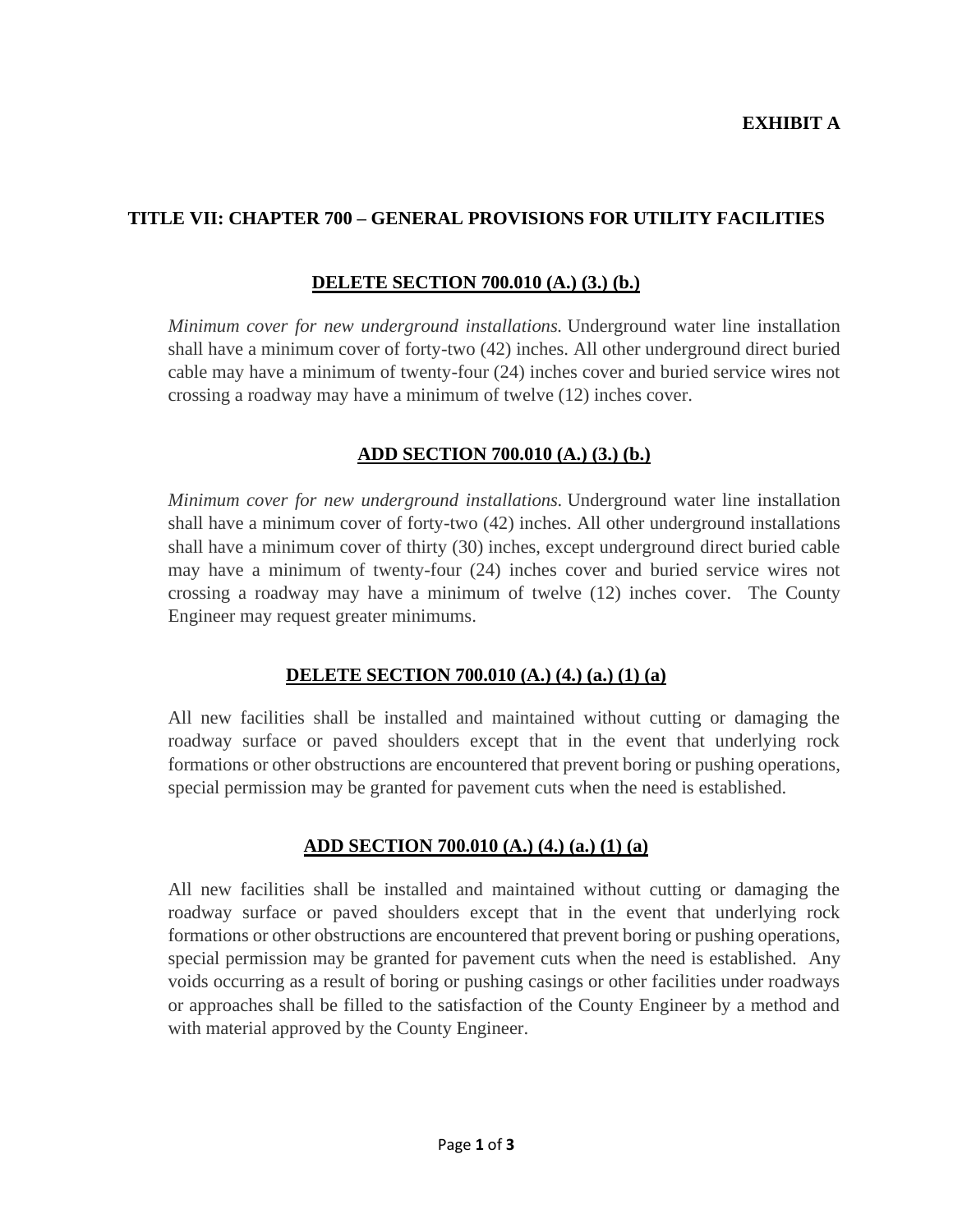#### **DELETE SECTION 700.010 (A.) (4.) (a.) (2) (b) (iii)**

Gas service connections of steel or copper constructed and protected in accordance with and meeting the applicable material requirements.

# **ADD SECTION 700.010 (A.) (4.) (a.) (2) (b) (iii)**

Gas service connections of steel or polyethylene (PE) constructed and protected in accordance with and meeting the applicable material requirements.

# **ADD SECTION 700.010 (A.) (4.) (a.) (2) (b) (v)**

Natural gas distribution pipe of polyethylene (PE) plastic, traceable, installed by a horizontal bore method at a minimum depth of thirty (30) inches under ditches and roadways, constructed in accordance with and meeting applicable material requirements.

# **DELETE SECTION 700.010 (A.) (5.) (b.)**

*Gas lines.*

- (1) Copper for gas shall meet with requirements of ASTM Specification B88-76 Type K or latest revision thereof or ANSI B31.8-1975 or latest revision thereof.
- (2) Thermoplastic pipe for gas transmission shall conform to all of the requirements of the USA Standard Code for Pressure Piping, Gas Transmission and Distribution Piping System, ANSI B31.8-1975. Thermoplastic pipe shall conform to the requirements of ASTM D2513-76 or the latest revision thereof. Dimensions shall not be less than that specified in ASTM D2513-76. The owner shall furnish to the highway engineer a certification by the manufacturer that the pipe supplied will conform to the specified requirements. Such certification shall include substantiating test results representative of the pipe to be furnished.
- (3) Welded steel pipelines shall meet the requirement of ANSI B31.1-1977 and ANSI B31.8-1975 or ANSI B31.4-1974 or latest revision thereof.

## **ADD SECTION 700.010 (A.) (5.) (b.)**

*Gas lines.*

(1) Copper piping used for gas distribution systems shall comply with the current applicable requirements of ASTM B88 Type K, and ASME/ANSI B31.8 "Gas Transmission and Distribution Piping Systems", or Title 49, Code of Federal